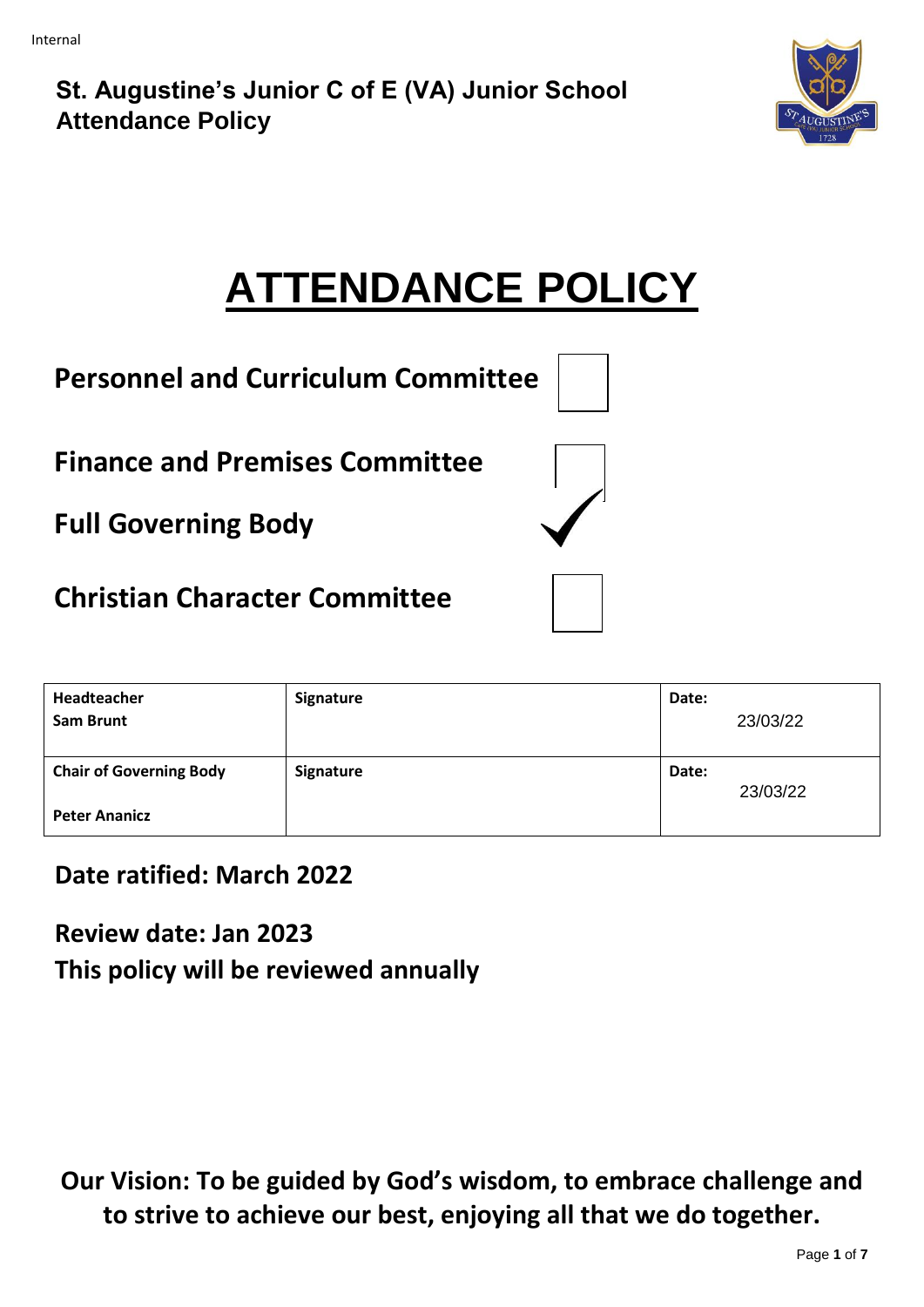

# **Attendance Policy**

### **Introduction**

St Augustine's Junior School is committed to providing an education of the highest quality for all of its pupils/students and recognises that this can only be achieved by supporting and promoting excellent school attendance for all. This is based upon the belief that only by attending school regularly and punctually will children and young people be able to take full advantage of the educational opportunities available to them. High attainment depends on good attendance.

The whole school community – pupils/students, parents and carers, teaching and support staff and school governors – have a responsibility for ensuring good school attendance and have important roles to play. The purpose of the policy is to clarify everyone's part in this.

Ours is a successful school and your child plays their part in making it so. We aim for an environment, which enables and encourages all members of the community to achieve excellence. For children to gain the greatest benefit from their education it is vital that they attend regularly and your child should be at school, on time, every day on which the school is open unless the reason for the absence is exceptional.

All staff (teaching and support) at our school have a key role to play in supporting and promoting excellent school attendance and will work to provide an environment in which all of our pupils/students are eager to learn, feel valued members of the school community and look forward to coming to school every day. Staff also have a responsibility to set a good example in matters relating to their own attendance and punctuality.

### **Attendance Leader**

A senior member of our staff will oversee, direct and co-ordinate the school's work in promoting regular and improved attendance and will ensure that the Attendance Policy is consistently applied throughout the school. This person, known as the Attendance Leader, will also ensure that up-to-date attendance data and issues are shared weekly with the Senior Leadership Team, are made regularly available to all staff, pupils/students and parents (who will regularly be reminded about the importance of good school attendance) and that a report is prepared for the governing body half-termly. S/he will ensure that attendance issues are identified at an early stage and that support is put in place to deal with any difficulties.

It is very important therefore that you make sure that your child attends regularly and this Policy sets out how together we will achieve this.

# **Why Regular Attendance is so Important:**

### **Learning:**

Any absence affects the pattern of a child's schooling and regular absence will seriously affect their learning. Any pupil's absence disrupts teaching routines so may also affect the learning of others in the same class.

Ensuring your child's regular attendance at school is your legal responsibility and permitting absence from school without a good reason is an offence in law and may result in prosecution.

# **Safeguarding:**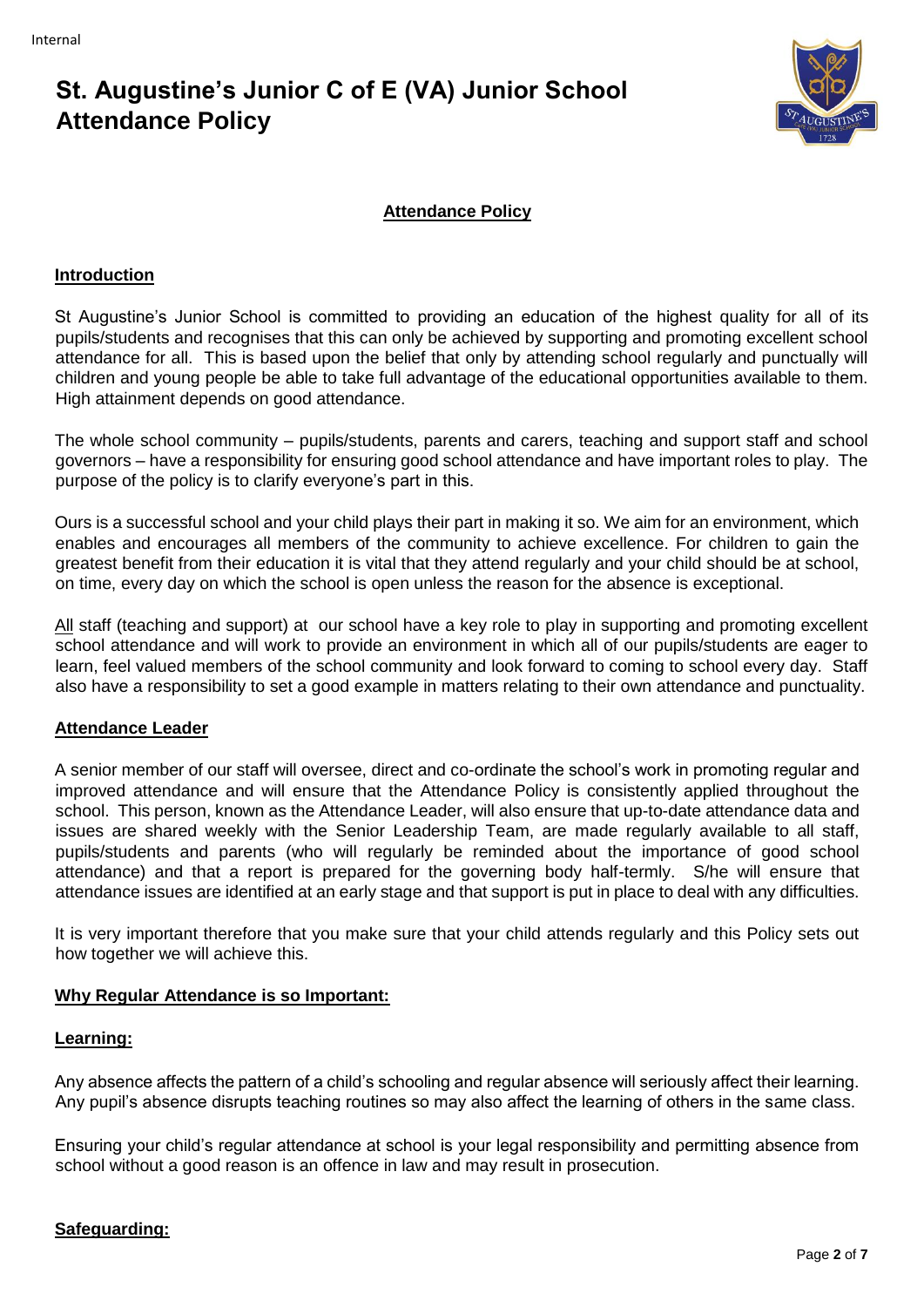

Your child may be at risk of harm if they do not attend school regularly. Safeguarding the interests of each child is everyone's responsibility and within the context of this school, promoting the welfare and life opportunities for your child encompasses:-

Attendance Behaviour Management Health and Safety **Access to the Curriculum Anti-Bullying** Access to the Curriculum Anti-Bullying

Failing to attend school on a regular basis will be considered as a safeguarding matter.

Helping to create a pattern of regular attendance is everybody's responsibility – parents/carers, pupils and all members of school staff.

# **To help us all to focus on this we will:**

- Give you details on attendance in our regular newsletters;
- Report to you regularly on how your child is performing in school, what their attendance and punctuality rate is and how this relates to their attainment and rate of progress;
- Celebrate and reward good attendance;

# **The Law relating to attendance**

Section 7 of the Education Act 1996 states that 'the parent of every child of compulsory school age shall cause him / her to receive efficient full time education suitable:-

(a) to age, ability and aptitude and

(b) to any special educational needs he/ she may have

Either by regular attendance at school or otherwise'

The Isle of Wight Council v Platt case considered by the Supreme Court makes it clear that regular attendance shall mean attendance in accordance with the school rules. Therefore, any non-attendance, which is not in accordance with the school rules will be deemed unauthorised. The school rules are the days the school is open for pupils to attend.

Under this judgement, a child should attend 100% of the time unless there are exceptional circumstances that prevent this.

# **The Law relating to safeguarding**

Section 175 of the Education Act 2002 places a duty on local authorities and governing bodies to have regard to guidance issued by the Secretary of State with regard to safeguarding and promoting the welfare of children and students under the age of 18.

# **Understanding types of absence:**

Every half-day absence from school has to be classified by the school (not by parents/carers) as either **AUTHORISED** or **UNAUTHORISED**. This is why information about the cause of any absence is always required, preferably in writing.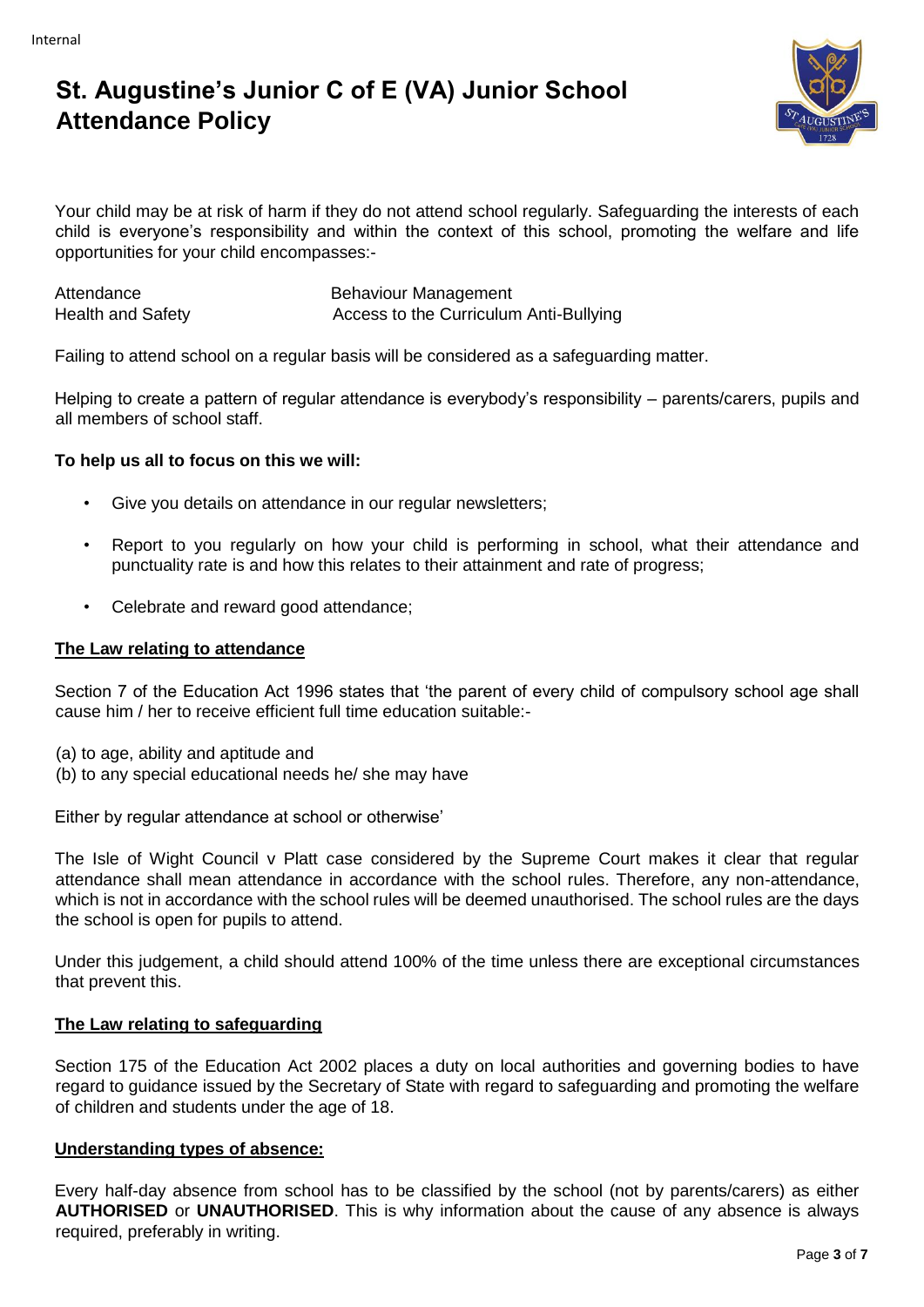

**Authorised** absences are mornings or afternoons away from school for a good reason like illness, medical/dental appointments which unavoidably fall in school time, emergencies or other exceptional cause.

**Unauthorised** absences are those which the school does not consider reasonable and for which no "leave" has been authorised. This includes:

- parents/carers keeping children off school unnecessarily;
- truancy before or during the school day;
- absences which have never been properly explained;
- children who arrive at school too late to get a mark;
- shopping, looking after other children or birthdays;
- day trips and holidays in term time not authorised as an exceptional circumstance.

This type of absence can lead to the Peterborough City Council, School Attendance Team, using sanctions and/or legal proceedings.

Whilst any child may be absent from school because they are ill, sometimes they can be reluctant to attend school. Any problems with regular attendance are best sorted out between the school, the parents/carers and the child. If your child is reluctant to attend, it is never better to cover up their absence or to give in to pressure to excuse them from attending. This gives the impression that attendance does not matter and usually make things worse.

### **Persistent Absence (PA):**

A pupil becomes a 'persistent absentee' when they miss **10%** or more schooling within an agreed period of time for whatever reason. Absence at this level may cause considerable damage to any child's educational prospects and we need full parental support and co-operation to tackle this.

We monitor all absence thoroughly. Any case that is at risk of moving towards the PA level is given priority and you will be informed of this immediately.

PA pupils are tracked and monitored carefully through our pastoral system and we may also combine this with academic mentoring where absence affects attainment.

### **Circumstances where a Penalty Notice may be requested from the LA by the School:**

A Penalty Notice can be issued if one of the following criteria can be met

- Level of unauthorised absence leads to an unauthorised absence rate of **10%** or more within a minimum period of any 8 school weeks (A maximum of 2 penalty notices may be issued in any academic year);
- A single unauthorised absence event of at least 2 consecutive school days (4 consecutive sessions);
- Persistent late arrival at school after the register has closed contribute to a level of unauthorised absence at **10%** or above;
- Lack of adherence to the dates agreed for any authorised leave of absence without reasonable justification;
- Pupils identified in a public place whilst excluded from school (during the first five days of the exclusion period) without reasonable justification.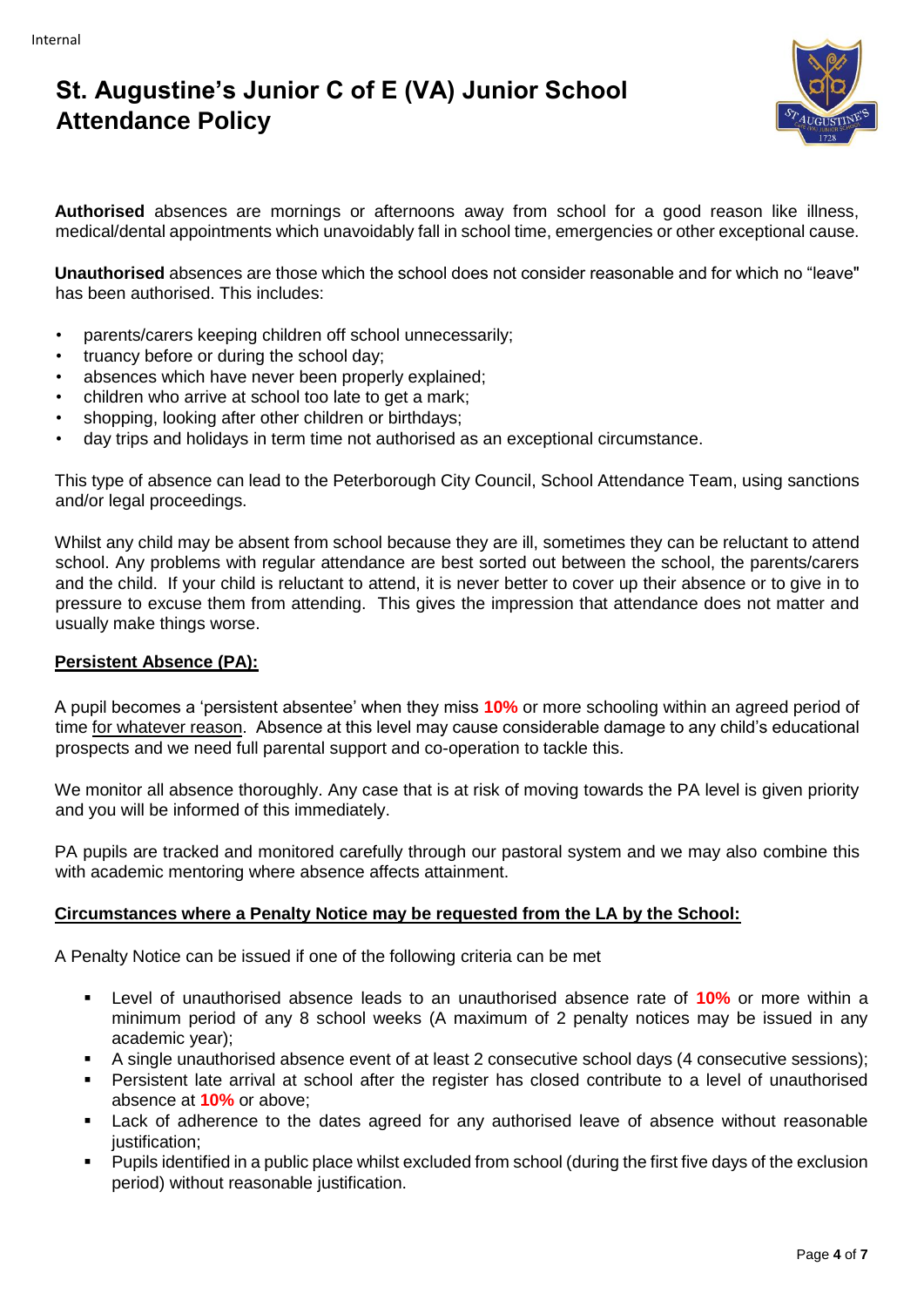

For further information regarding Penalty Notices please refer to the **Peterborough City Council Code of Conduct** which is available on the Peterborough City Council Website.

# **Absence Procedures:**

### **If your child is absent you must:**

- Contact us as soon as possible on the first day of absence;
- Send a note in on the first day they return with an explanation of the absence you must do this even if you have already telephoned us;
- Call into school and report to reception, who will arrange for a member of staff to speak with you.

### **If your child is absent we will:**

- Telephone, text or email you on the first day of absence if we have not heard from you;
- Invite you in to discuss the situation with us;
- Take legal action if there are persistent absences, which may be in the form of Penalty Notices issued to each parent/carer for each child.

### **Telephone numbers:**

There are times when we need to contact parents/carers about lots of things, including absence, so we need to have your contact numbers at all times. So help us to help you and your child by making sure we always have an up to date number – if we don't then something important may be missed. There will be regular checks on telephone numbers throughout the year.

### **The School Attendance Officer:**

Parents/Carers are expected to contact school at an early stage and to work with the staff in resolving any problems together. This is nearly always successful. If difficulties cannot be sorted out in this way, the school may refer the child to the Local Authority Attendance Officer from Peterborough City Council, School Attendance Team. S/he will also try to resolve the situation by agreement but, if other ways of trying to improve the child's attendance have failed and unauthorised absences persist, these Officers can recommend that the Local Authority use sanctions such as Penalty Notices or prosecutions in the Magistrates Court

# **Lateness:**

Poor punctuality is not acceptable. If your child misses the start of the day they can miss work and do not spend time with their class teacher/form tutor getting vital information and news for the day. Late arriving pupils also disrupt lessons, can be embarrassing for the child and can also encourage absence.

### **How we manage lateness:**

The school gate is opened and children can begin to enter the school and their classrooms from 8:35am every day..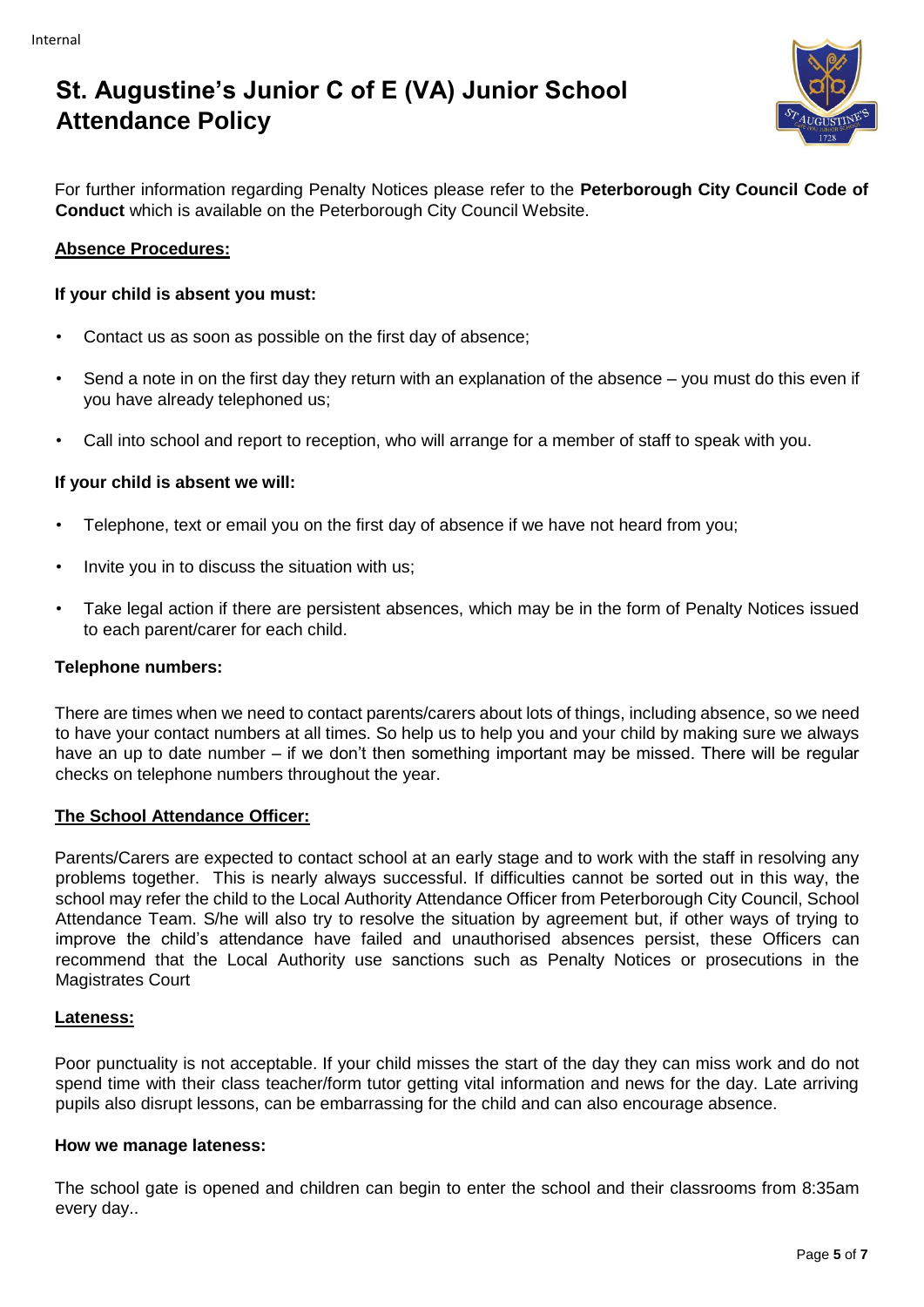

The school day starts at **8:50am** and we expect your child to be in class at that time.

Registers are marked by **8:50am** and your child will receive a late mark if they are not in by that time.

At **9:05am** the registers will be closed. In accordance with the Regulations, if your child arrives after that time they will receive a mark that will indicate that your child is in the school building, but will be marked with a 'U' Code which is recorded as an **unauthorised absence**. This may mean that you could face the possibility of a Penalty Notice if the problem persists.

If your child has a persistent late record you will be asked to meet with us to resolve the problem, but you can approach us at any time if you are having problems getting your child to school on time.

### **Non-Collection at end of day:**

If a child is not collected within 15 minutes of the end of the day (whether at after school club or being picked up from the classroom), their parent/carer will be contacted.

If the parent/carer responsible cannot be contacted, we will try alternative contacts from the child's file.

If no one can be contacted, the child will be taken to their home address (where possible with at least two school staff)

If no one present or answering at home address, the child is returned to school and social services/the police contacted as appropriate.

### **Leave of Absence:**

Taking leave of absence without exceptional circumstance in term time will affect your child's schooling as much as any other absence and we expect parents to help us by not taking children away in school time.

Remember that any savings you think you may make by taking a holiday in school time are offset by the cost to your child's education.

There is **no** automatic entitlement in law to time off in school time to go on holiday.

All applications for leave of absence **must** be made in advance. In making a decision about whether to authorise this leave the school will consider the circumstances of each application individually.

It is important that you understand that we may **only** authorise such absences in **exceptional circumstances.** 

Any period of leave taken without the agreement of the school (with at least four weeks' notice) and/or different from that agreed by the school will be classed as unauthorised and may attract sanctions such as a Penalty Notice per parent/carer per child.

### **Religious Observance**

As a Church of England school, we recognise that Peterborough is a diverse city that promotes equality and respect for all faiths and ethnicities. There are many religions celebrated within school and it is important that we recognise and respect them all.